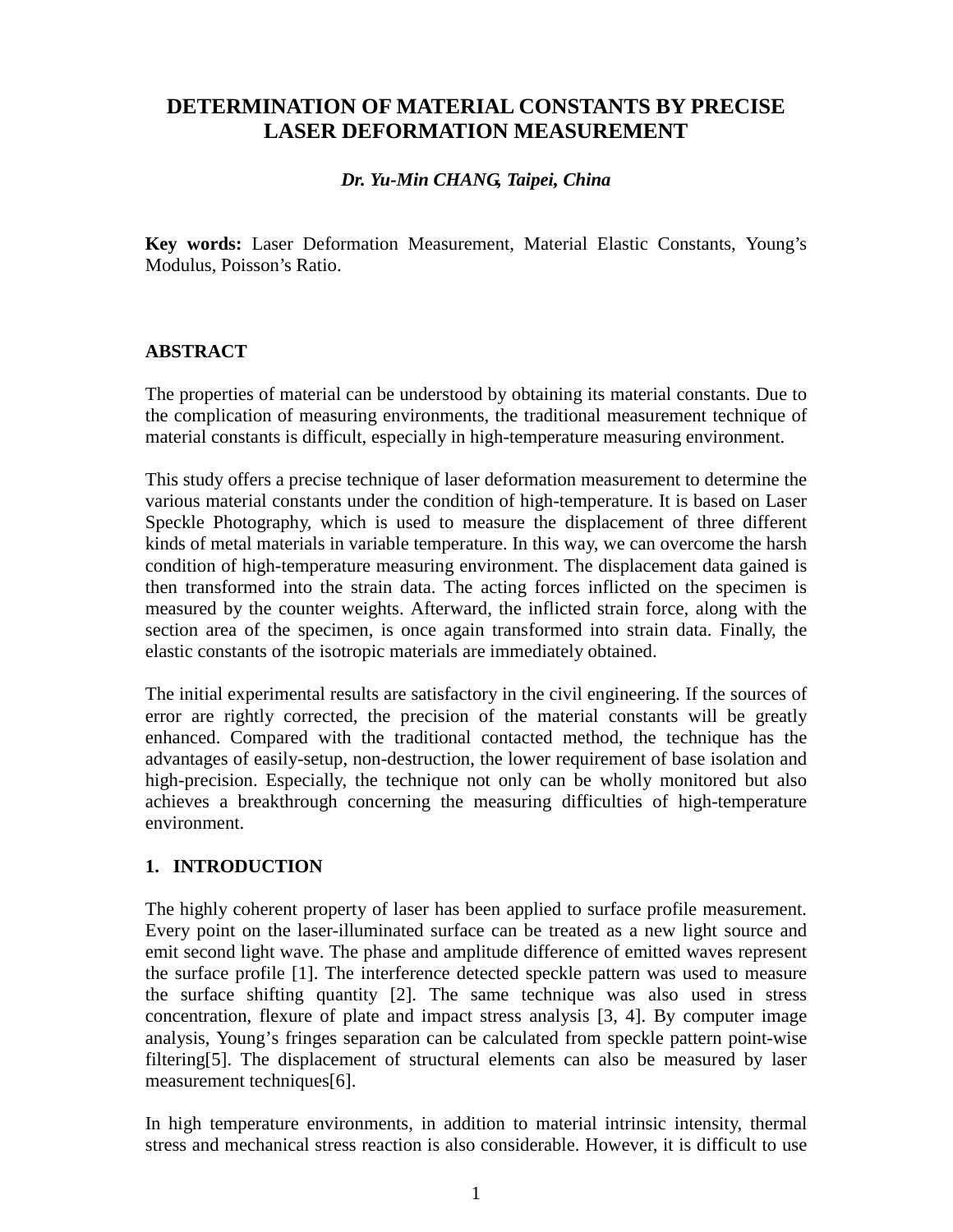traditional contact measurement method such as strain gauge. By simple optical setup, it is convenient to measure the deformation non-contactively, non-damageably and sensitively.

# **2. THEORY**

In this paper, laser speckle photography is used here to determine elastic constants of material under specific thermal loading in high temperature. The optical setup for recording the specklegram is shown in Figure 1. Subjective speckle is recorded by this setup. The image was captured by two times exposure method.



**Fig. 1** Optical setup for recording the specklegram.

A small region of the developed and fixed speckle film was illuminated by narrow laser beam. The Young's fringes vertical with shifting direction were observed on the screen. Speckle structure in the second time illuminated region is assumed to be same with the structure in the first time. The difference between the speckles of two times was shifting by a uniform displacement d. Those one-to-one corresponding speckles have same separation and orientation. After being illuminated by laser, the same double-holes diffraction occurred and regular Young's fringes were shown on the screen. The relation between fringe separation s and double-hole separation d was

 $d=\lambda L/s$ 

Where L is the distance between speckle pattern and screen,  $\lambda$  is the wavelength.

The opening displacement of crack-tip of three-point bending specimen was measured by point-wise filtering. Because the displacement is the result of shifting, rotation and deformation, it is necessary to fix the sample carefully to prevent movement under force acting. Two spots (double spots) on the same film speared by a displacement p, which is proportional to the speckle displacement d.

p=Md

Where M is the magnification of the optical system. By analyzing the separation and orientation of those double spots, the shifting quantity and deformation can be derived.

# **3. EXPERIMENT AND RESULTS**

304 stainless steel, 6001 aluminum and bronze were measured in the experiment. The white samples with size 200<sup>\*</sup>60<sup>\*</sup>3mm were fixed on loading frame with temperature control and loaded by varying weight as shown in Fig. 2.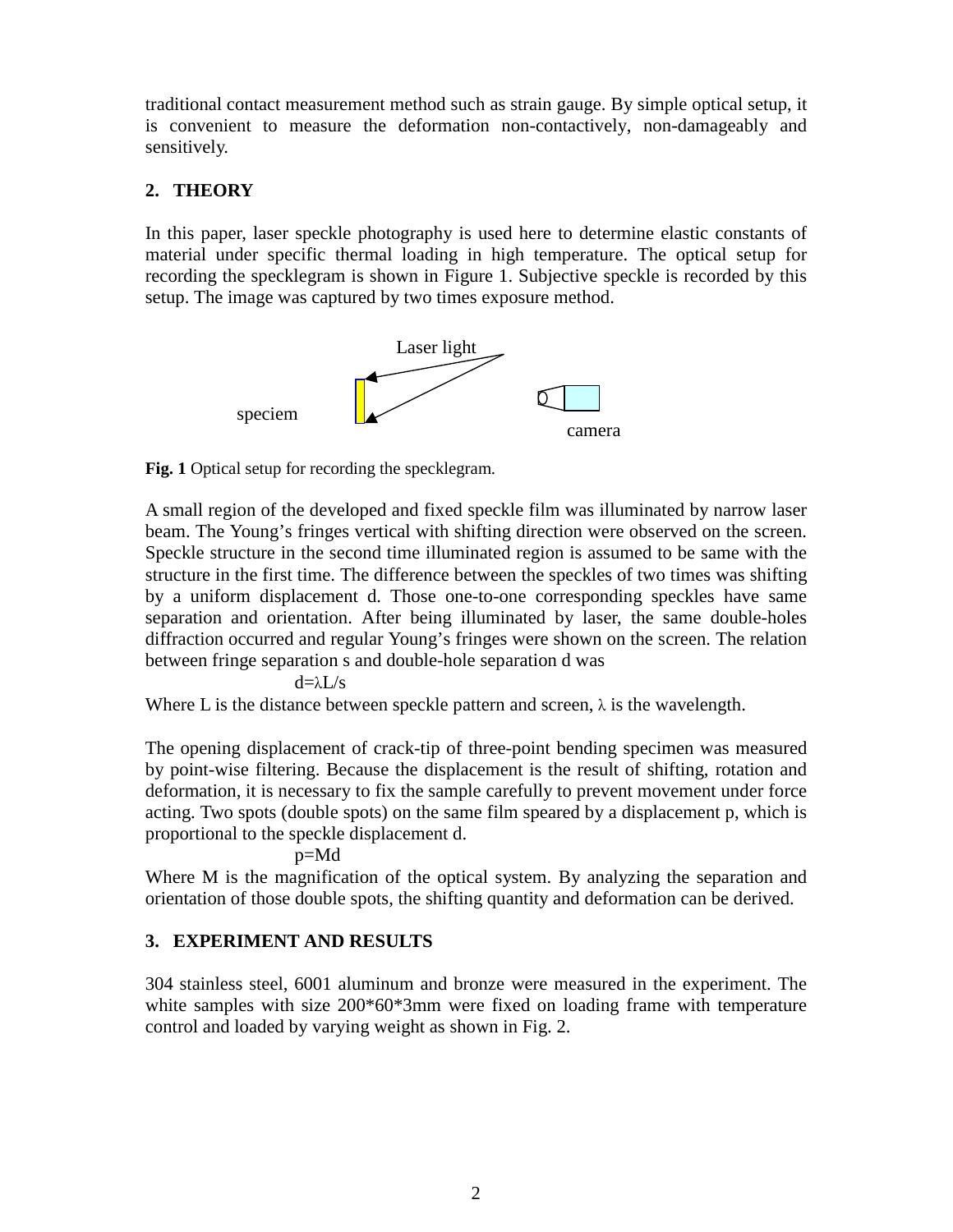

**Fig. 2** Schematic diagram of loading frame with temperature control

The central region image was captured and magnification is equal to be 1 by setting the object distance to be the image distance. The image was captured after the temperature remained one minute under the heater control. The exposed time depended on the light power and power meter characteristics. The strain of the sample occurred by varying the loaded weight. After double exposing, the film was developed by chemical processing. Finally, a proper coordinate x-y was chose on film to analysis the deformation. Measuring and calculation the interference Young's fringes, then the material constants including determined the strain of these samples elastic modulus E and Poisson's ratio ν were derived as shown in table 1-3.

| <b>Tested</b> | σ     | E                                 |            | v     |             | error | error |
|---------------|-------|-----------------------------------|------------|-------|-------------|-------|-------|
| temperature   |       | Gpa                               |            |       |             |       |       |
|               | Mpa   | experiment theoretical experiment |            |       | theoretical |       | ν     |
|               | 5.232 | 152.23                            | <b>190</b> | 0.37  | 0.3         | 25%   | 24%   |
|               | 5.232 | 165.47                            | <b>190</b> | 0.38  | 0.3         | 15%   | 27%   |
|               | 5.232 | 172.44                            | 190        | 0.378 | 0.3         | 10%   | 26%   |

**Table 1.** Experimental results for 304 stainless steel.

where

loading

section area

distanc between 2 points along x direction

distanc between 2 points along y direction

µ displacement in x direction

ν displacement in y direction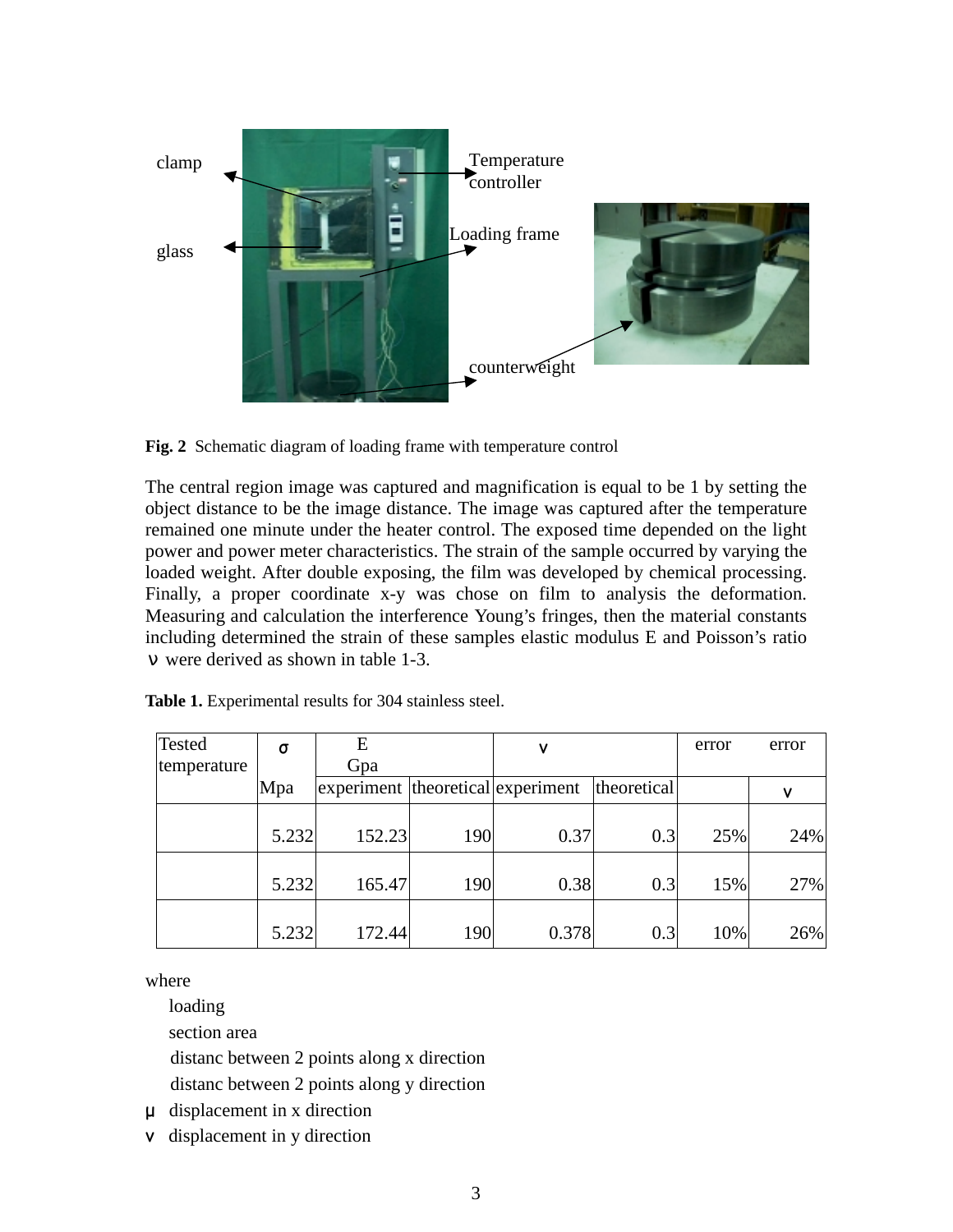- $\epsilon$   $\mu$  strain along x direction
- $\epsilon$  v strain along y direction
- σ
- $ν \varepsilon \varepsilon$  poisson ratio
	- σεelastic constant

| <b>Table 2.</b> Experimental results for 6001 aluminum |
|--------------------------------------------------------|
|--------------------------------------------------------|

| Tested      | σ    | E        |       | ν                                 |      | error | error |
|-------------|------|----------|-------|-----------------------------------|------|-------|-------|
| temperature |      | Gpa      |       |                                   |      |       |       |
|             | Mpa  | Experime |       | theoretical experimen theoretical |      |       | v     |
|             |      | Int      |       |                                   |      |       |       |
|             |      |          |       |                                   |      |       |       |
|             | 2.62 | 55.20    | 69.00 | 0.20                              | 0.25 | 25%   | 24%   |
|             |      |          |       |                                   |      |       |       |
|             | 2.62 | 58.60    | 69.00 | 0.29                              | 0.25 | 18%   | 27%   |
|             |      |          |       |                                   |      |       |       |
|             | 2.62 | 56.64    | 69.00 | 0.19                              | 0.25 | 22%   | 26%   |

**Table 3.** Experimental results for bronze.

| Tested $\sigma$ |      | E          |             | ٧          |             | error | error |
|-----------------|------|------------|-------------|------------|-------------|-------|-------|
| tempe           |      | Gpa        |             |            |             |       |       |
| rature          |      |            |             |            |             |       |       |
|                 | Mpa  | experiment | theoretical | experiment | theoretical |       | ν     |
|                 |      |            |             |            |             |       |       |
|                 | 3.92 | 88.06      | 110.00      | 0.24       | 0.28        | 25%   | 17%   |
|                 |      |            |             |            |             |       |       |
|                 | 3.92 | 90.52      | 110.00      | 0.29       | 0.28        | 18%   | 5%    |
|                 |      |            |             |            |             |       |       |
|                 | 3.92 | 98.64      | 110.00      | 0.24       | 0.28        | 11%   | 18%   |

From the experiment data in table 1-3, the error of elastic modulus is  $10$  to  $25$  and the error of Poisson's ratio is  $5$  to  $27$ . All the errors are within the civic engineering requirement 30. The main sources of errors come from the artificial optical parallax of the measurement of Young's fringes, the thermostatic setup of the temperaturecontrolled box, the instrumental error of the specimen fix-up, and the motion error of the rigid body of counter weights. In order to get more precise results, prevent samplerotation prevention and well temperature control are necessary in experiment.

### **4. CONCLUSION AND PROSPECT**

This study offers a precise technique of laser deformation measurement to determine the various material constants under the condition of high-temperature. The initial experimental results are satisfactory, as indicated in tables 1-3. If the sources of error are rightly corrected, the precision of the material constants will be greatly enhanced.